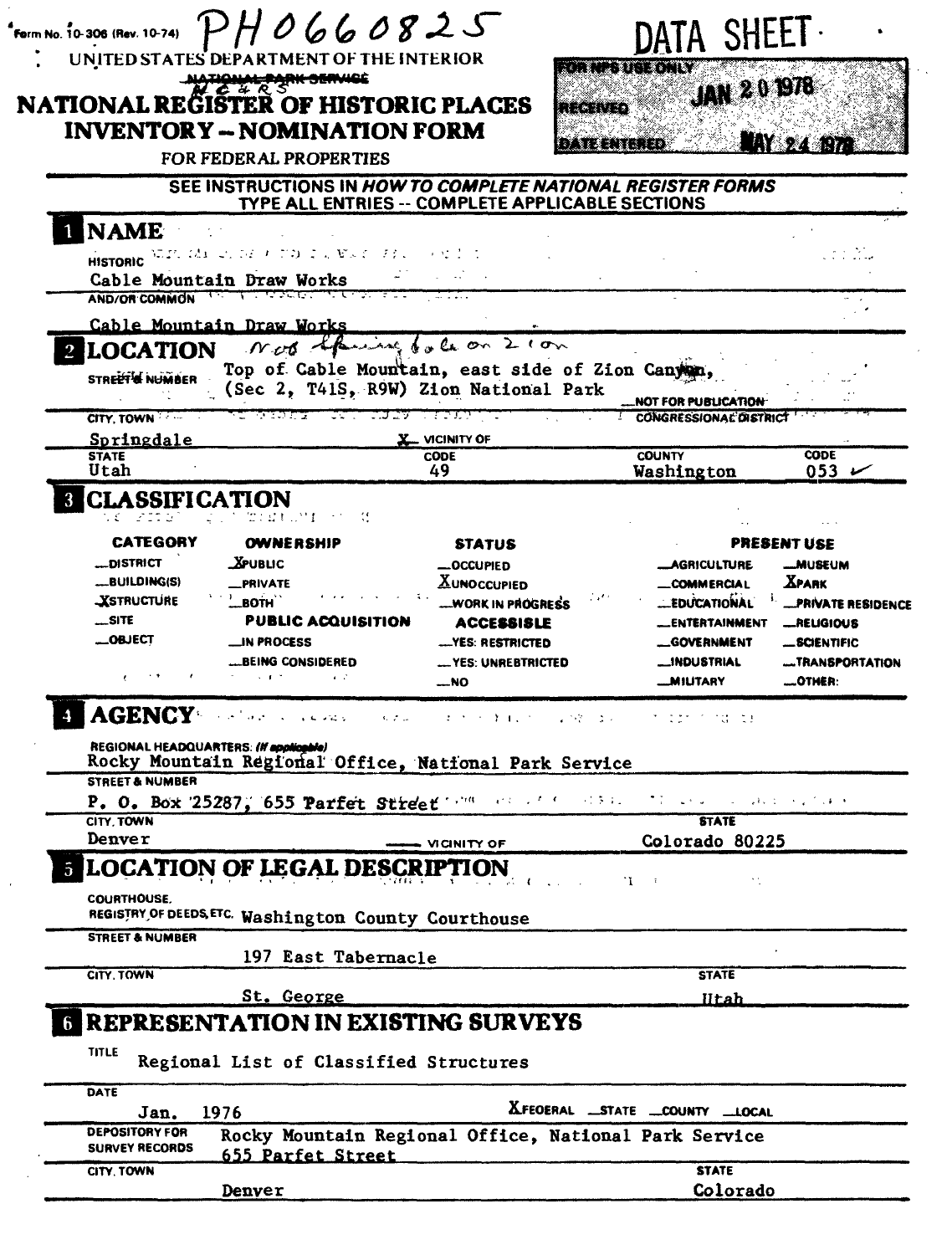## **DESCRIPTION**

#### **CONDITION -EXCELLENT -GOOD -FAIR X.DETERIORATED \_RUINS \_UNEXPOSED CHECK ONE —UNALTERED X-ALTERED CHECK ONE X-ORIGINALSITE —MOVED DATE-**

**DESCRIBE THE PRESENT AND ORIGINAL (IF KNOWN) PHYSICAL APPEARANCE**

The Cable Mountain Draw Works, a braced wooden headframe structure, was fitted with cables used to lower lumber from the summit of Cable Mountain down a 2,000-foot vertical cliff to the canyon floor. The dimensions of the structure, located at the edge of the cliff, are approximately 30 feet in length, 16 feet wide, and 14 feet high.

The supports and framing are partially collapsed, weathered, and generally deteriorated, though the overall outline and form of the original structure is intact. Some of the hardware, including pulleys, are still at the cable site, but are no longer integrated with the framework of the structure.

During operation, there were two snubbing posts set in the ground at the base of the cliff. They were used to separate the endless cable and provide tracting width for the cable as it carried down lumber on a trolley device. There are no physical remains of this lower portion of the operation.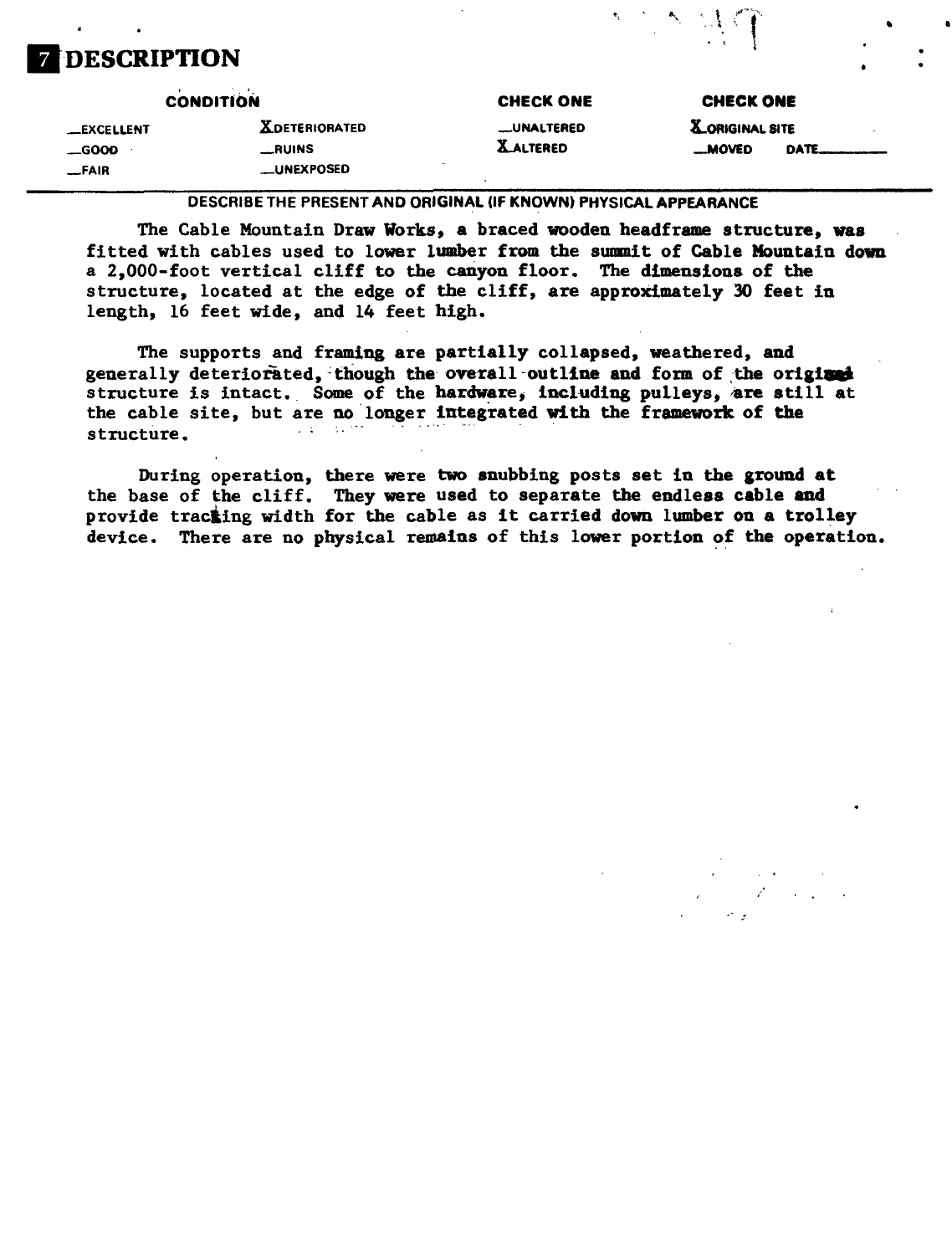# **SIGNIFICANCE**

| <b>SPECIFIC DATES</b>                  |                                                               | <b>BUILDER/ARCHITECT</b>                                                               |                                                               |                                                                  |  |  |
|----------------------------------------|---------------------------------------------------------------|----------------------------------------------------------------------------------------|---------------------------------------------------------------|------------------------------------------------------------------|--|--|
| $-1700.1799$<br>$-1600.1899$<br>X1900- | ART<br><b>XCOMMERCE</b><br>COMMUNICATIONS                     | <b>XENGINEERING</b><br>__EXPLORATION/SETTLEMENT<br><b>NDUSTRY</b><br><b>XINVENTION</b> | $\equiv$ MUSIC<br><b>__PHILOSOPHY</b><br>-POLITICS/GOVERNMENT | $-$ THEATER<br><b>SALE</b><br>_TRANSPORTATION<br>OTHER (SPECIEM) |  |  |
| $-1500-1599$<br>$-1600-1699$           | <b>_AGRICULTURE</b><br><b>_ARCHITECTURE</b>                   | <b>_ECONOMICS</b><br><b>_EDUCATION</b>                                                 | <b>LITERATURE</b><br>MILITARY                                 | _SCULPTURE<br>SOCIAL/HUMANITARIAN                                |  |  |
| -PREHISTORIC<br>$-1400.1499$           | <b>LARCHEOLOGY-PREHISTORIC</b><br><b>LARCHEOLOGY-HISTORIC</b> | COMMUNITY PLANNING<br>__CONSERVATION                                                   | LLANDSCAPE ARCHITECTURE<br>$-LAW$                             | -RELIGION<br>SCIENCE                                             |  |  |
| <b>PERIOD</b>                          | AREAS OF SIGNIFICANCE -- CHECK AND JUSTIFY BELOW              |                                                                                        |                                                               |                                                                  |  |  |

### **STATEMENT OF SIGNIFICANCE**

**.'l". £...'£> I. .»•>! t'.^t.-. rf »j**

The Cable Mountain Draw Works is an unique focal point of pioneer activity in Zion Canyon. The design and construction of this structure was the work of one man, David Flanagan of Springdale, Utah. Flanagan saw the need for a local source of lumber for the inhabitants of the area and located an adequate supply of timber on top of Cable Mountain. However, the timber source was inaccessible from the canyon floor at the foot of the mountain and Flanagan devised a system of cable works running from the mountain top to the bottom of the canyon to bring down lumber. Prior to this, lumber was obtained by making a ten-day round trip to the nearest source.

Flanagan' s design encountered much initial skepticism from local people. He had first conceived a cable works in 1885 as a fifteen-year old youth and by 1904, after much experimentation and failures, had the cable: works, in- operation. Flanagan operated the cable works until 1906 when he sold it to Alfred Stout and 0. D. Gifford of Springdale. The Cable Mountain Timber Works operation continued intermittently until 1926 when it was abandoned. The cable was removed in 1930. The remains of the draw works represent twenty-two years of adaptive use as the structure was in constant design evolution during its operation.

The structure will be recorded to the standards of the Historic American Engineering Record (HAER) with consideration for long term preservation being a scale model. Visitor access to the very precipitous site, also subjected to severe lightening storms, will be restricted.